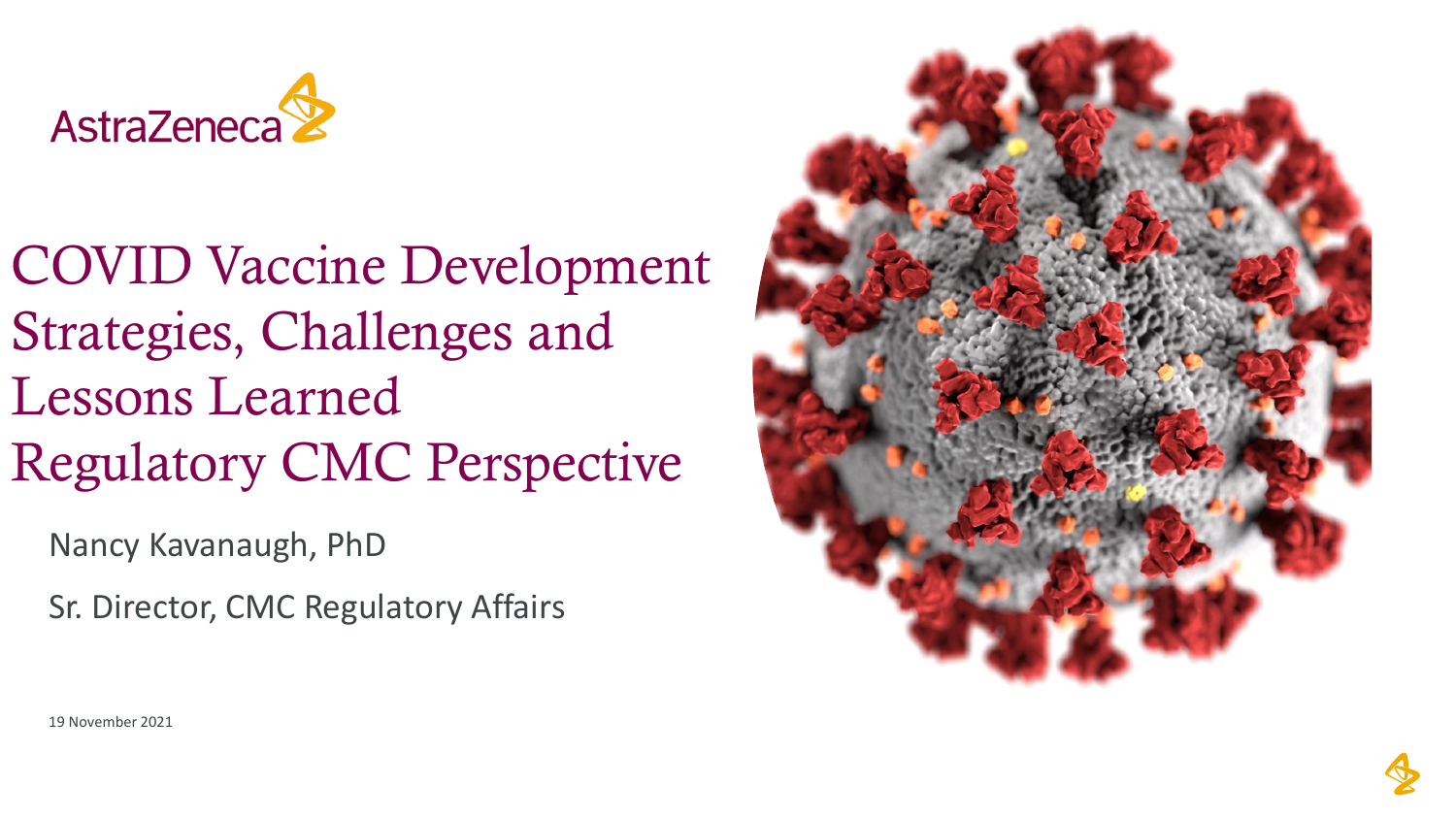# AZ COVID-19 Vaccine Experience

- Unprecedented accelerated COVID-19 vaccine development in response to pandemic
- Extensive support required spanning pre- and post authorization, involving complex global supply chains
- Unprecedented collaboration and engagement with global health authorities and WHO:
	- Pre-approval CMC filing strategies
	- Rolling submissions, authorizations
	- Post approval change strategies
- AZ COVID vaccine global roll-out continues– currently approved in more than 170 countries; more than 2 billion doses released
- Through 2021, more than 200 CMC Post Approval Changes have been filed
- Development planning continues for boosters, variant vaccines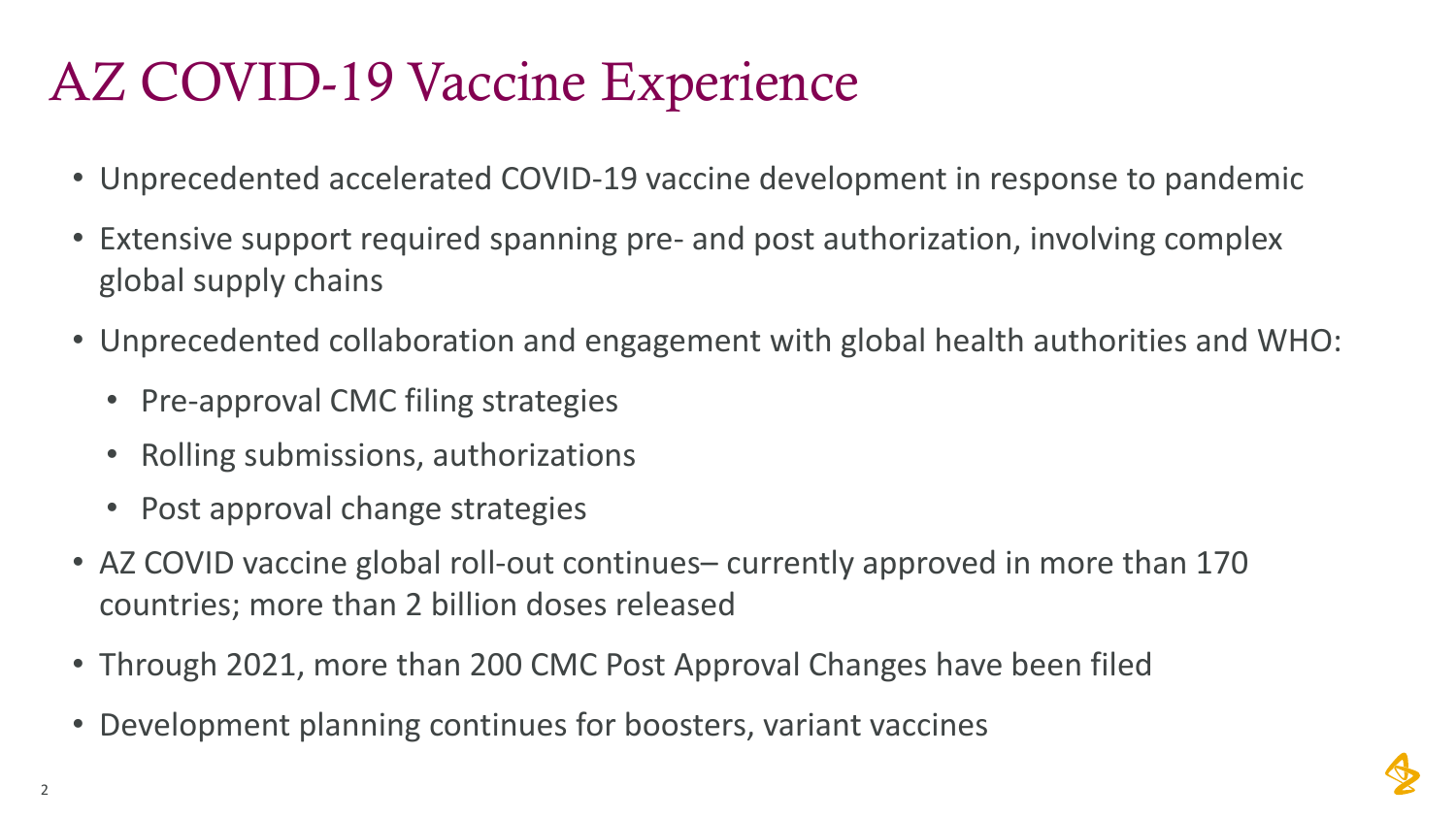### Acceleration strategies and challenges in a pandemic environment

The following strategies will be reviewed including AZ's experience in Japan/Southeast Asia:

- Early engagement with health authorities
- Rolling/emergency use submissions
- CMC acceleration strategies
- Use of reliance approaches
- Post approval acceleration strategies
- Lessons learned future opportunities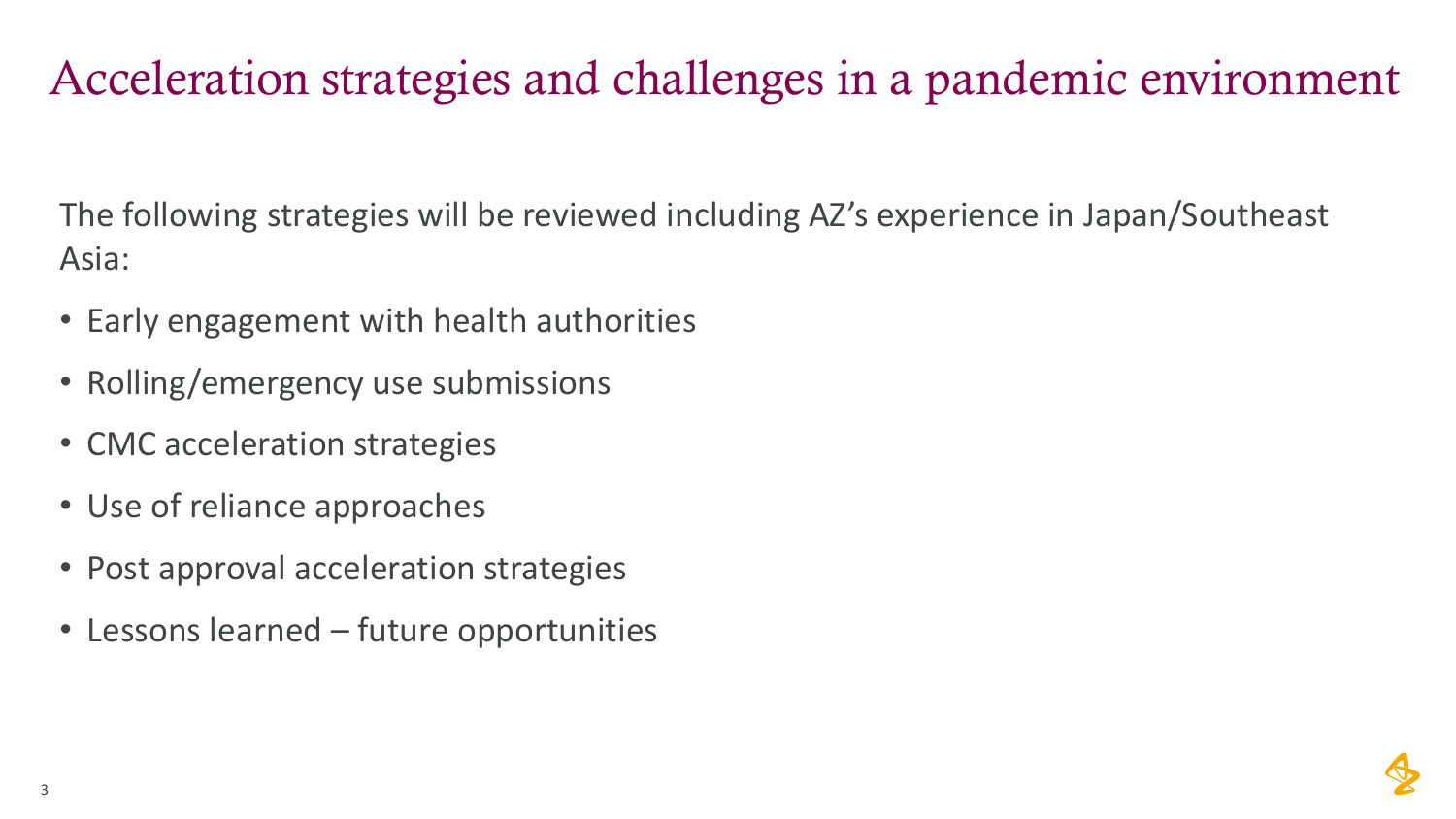# Regulatory CMC Acceleration Strategies

### **Early and frequent engagement with Regulatory Agencies**

- Some Regulatory Agencies engaged with AZ throughout development (e.g., rapid scientific advice)
- This allowed innovative and accelerated CMC approaches to be presented and discussed prior to initiating submissions including discussions on:
	- Use of platform knowledge
	- Use of rapid analytical methods
	- Concurrent validation
	- Analytical comparability strategy
	- Rolling submission
	- Stability strategy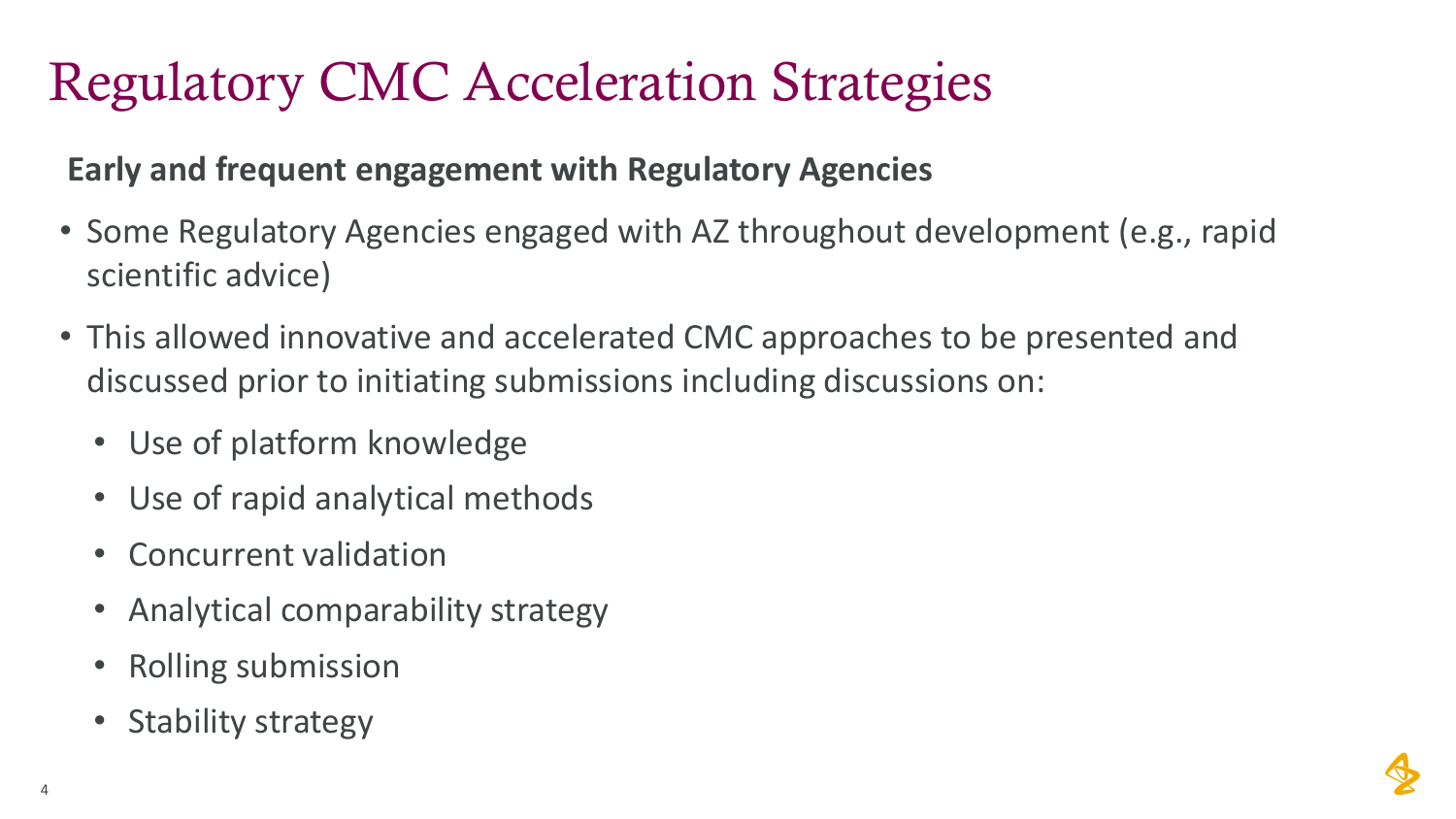### Regulatory Agency Engagement – Japan/Southeast Asia **Experience**

- No interactions with regulators prior to submission
- May have been beneficial in order to explain:
	- Rolling submission strategy including CMC acceleration strategies
	- Use of CMC data specific to EU supply chain to support applications in other regions
- Lack of clarity led to many questions specific to EU supply chain
	- While some acceleration strategies were accepted (rolling submission) the lack of communication prior to submission reduced the overall efficiency of review and approval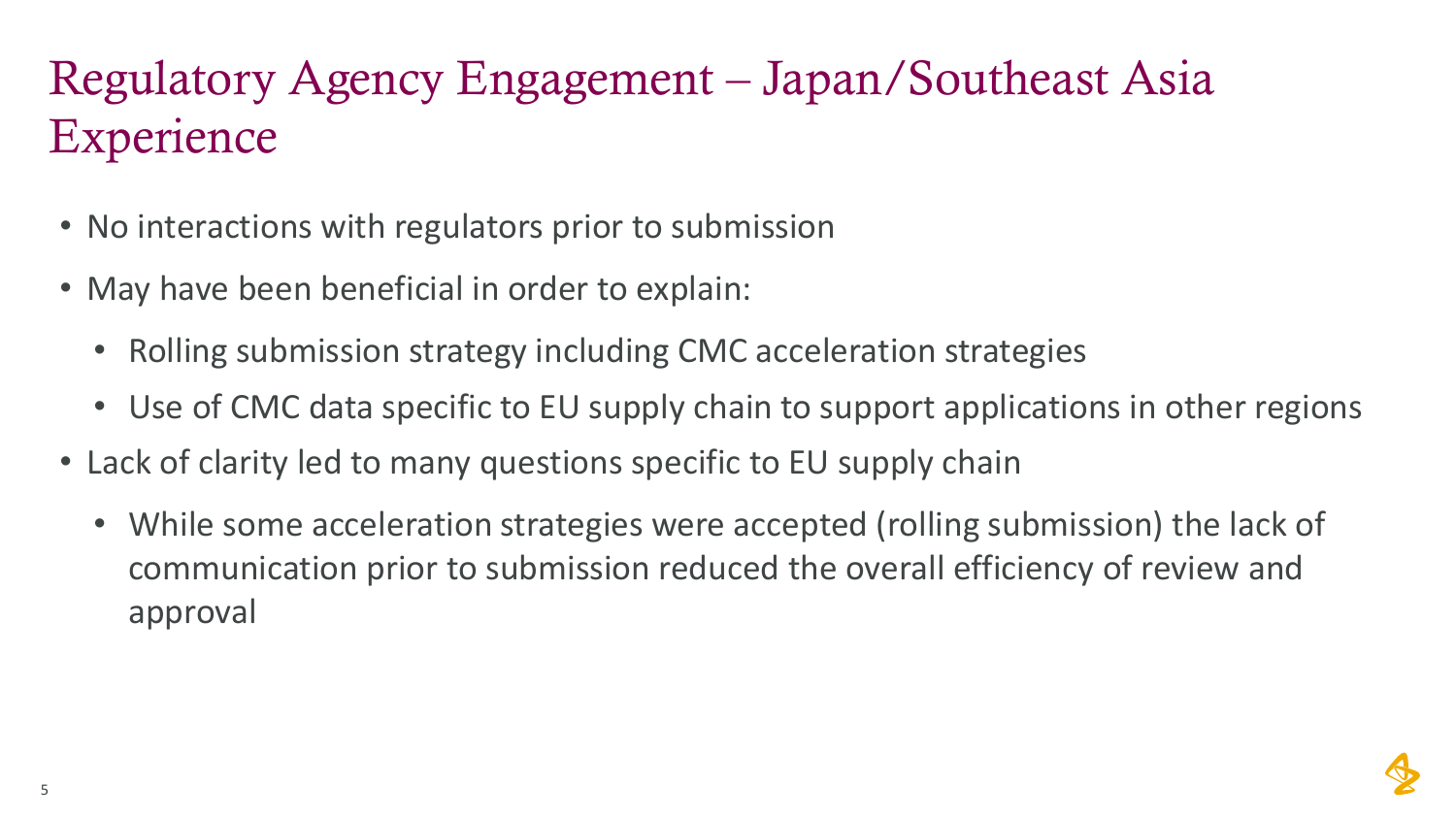# Regulatory CMC Acceleration Strategies (continued)

**Rolling submissions supporting accelerated approvals with unprecedented level of EU post-approval activities, many requiring global roll-out:**

- Detailed plans for submission packages
	- Content
	- Timelines for submission packages and supplemental data
- Follow-up submissions/post approval measures

#### **Accelerated CMC approaches key to enable rolling submissions and post approval changes:**

- Submission of CMC data including validation data on a rolling basis
- Analytical comparability key to support introduction of new supply chains
- Stability clinical data for stability forecasting; extrapolation; use of platform data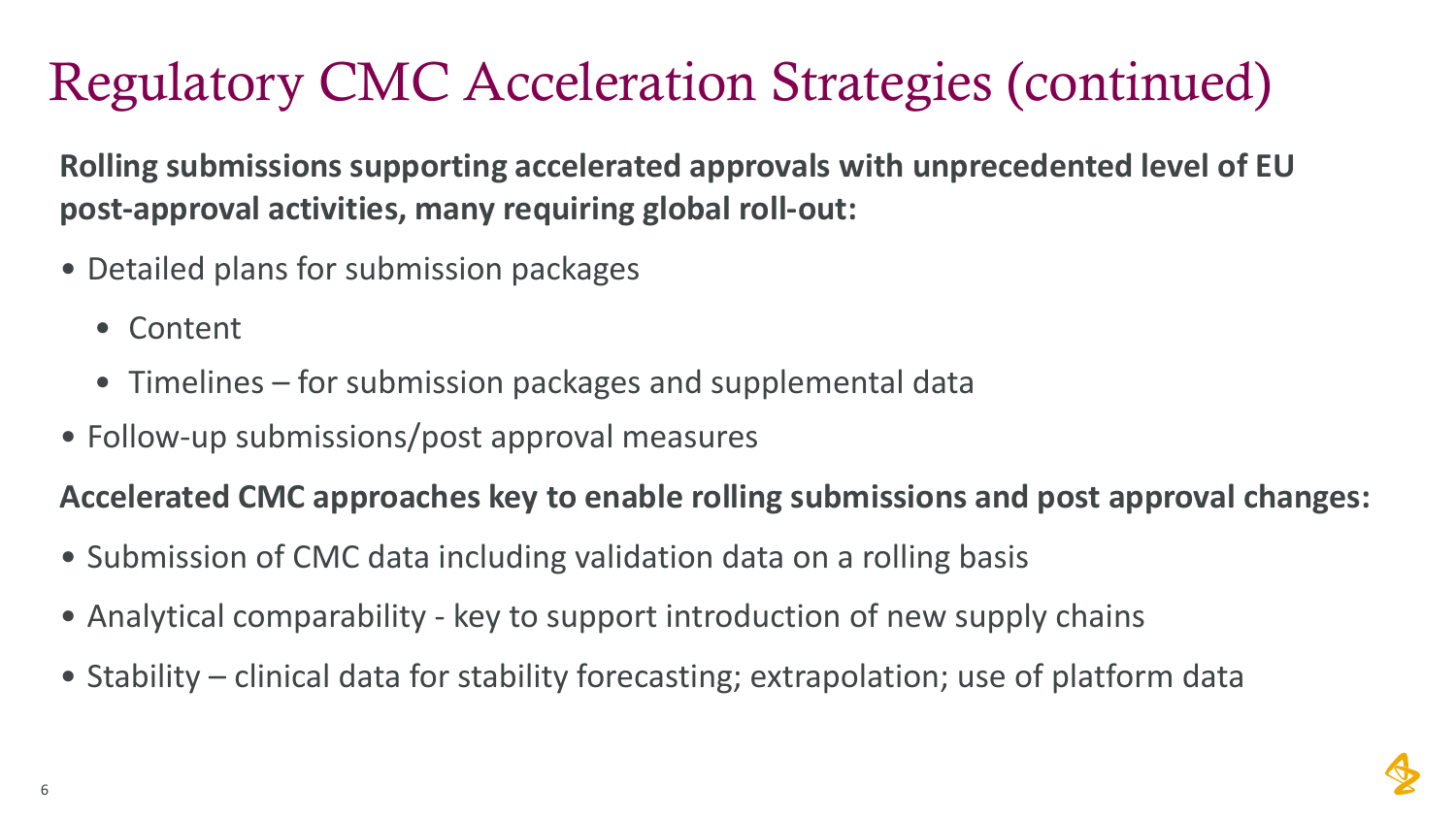# Rolling submission – Japan/Southeast Asia Experience

#### **Japan:**

- Rolling submission was accepted starting in Sept 2020 with nearly complete quality dossier in Dec 2020; CMC queries began immediately after submission of clinical data
- Rolling submission generally successful review time shortened, data submitted during review
- Rolling submission strategy not fully accepted; completed process validation reports required prior to authorization, for example (no reliance applied)

### **Southeast Asia:**

- Rolling submissions provided; Agency interaction at later stage
- Elements of rolling submission were helpful but also resulted in some confusion and questions related to EU supply chain
	- Available CMC data from supply chain not relevant to SEA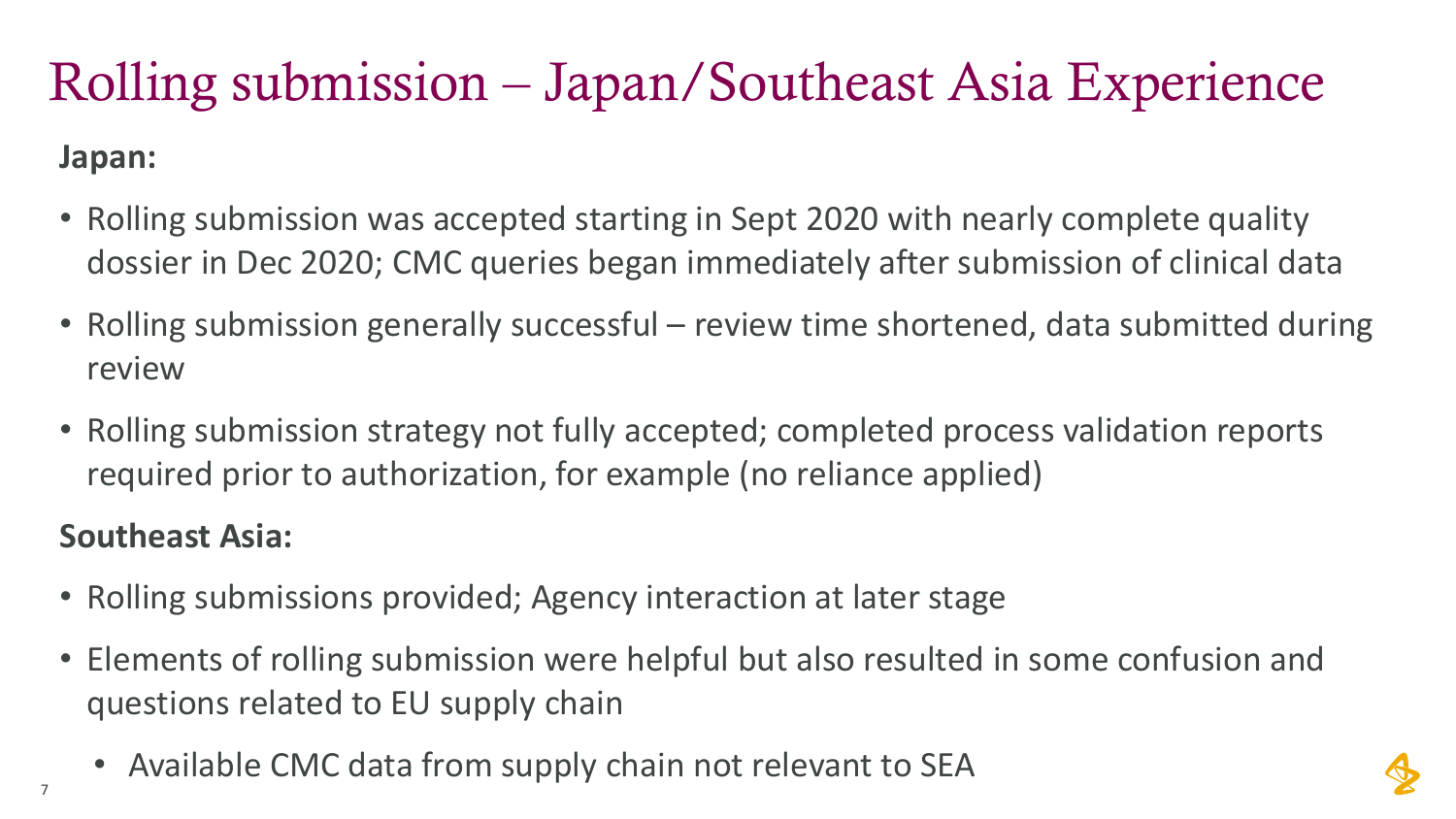# Regulatory CMC Acceleration Strategies (continued)

#### **Acceptance of reliance approach is variable**:

- Some independent markets practiced reliance type acceptance of EMA dossier
- WHO Emergency Use Listing (EUL) process worked very well: many markets relying on EMA then WHO approval
- Others asked high number of questions some over 200 for original MAAs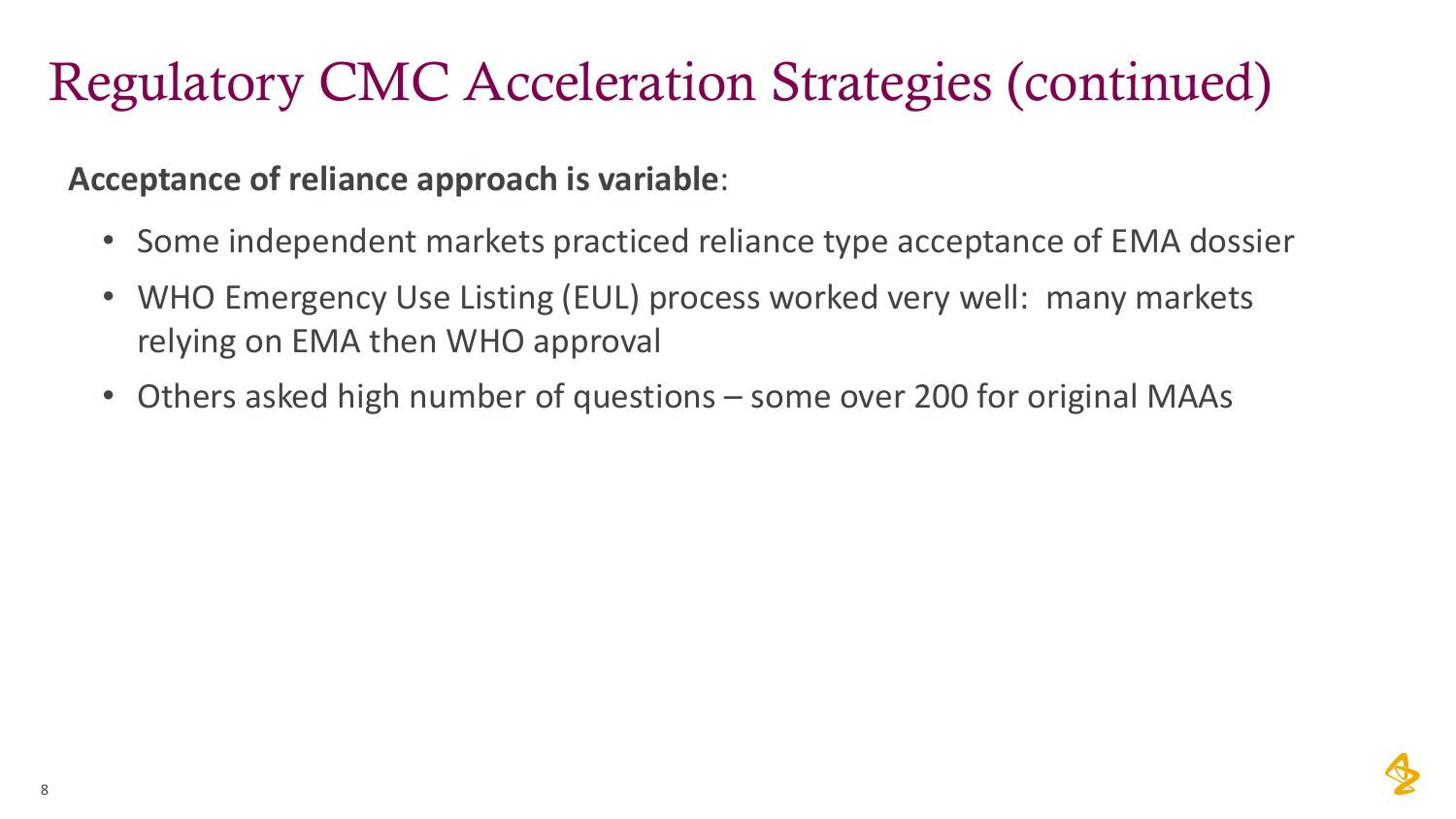## Reliance – Japan and Southeast Asia Experience

Japan

- Reliance was not applied to the JNDA for the COVID vaccine
- There was no reliance applied regarding virtual inspections to confirm GMP status; PMDA performed a virtual inspection following the EMA virtual inspection which was not leveraged

Southeast Asia:

• Number of questions received initially indicated lack of reliance but recently we have seen a shift towards more reliance approaches in many countries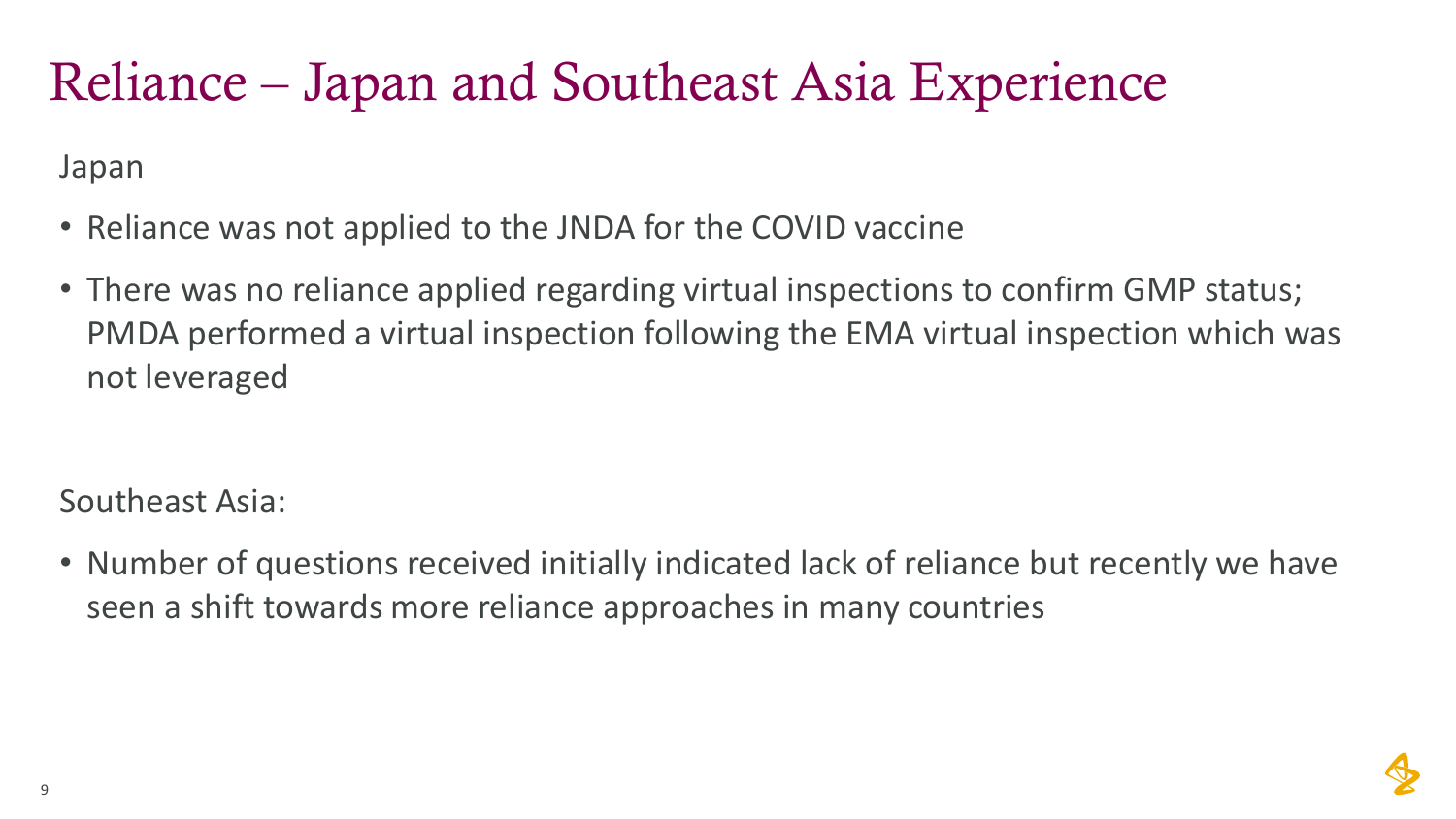# Post approval burden following acceleration

**Accelerated and innovative CMC approaches led to significant post approval submission burden:** 

- More than 100 EU Post Approval Measures following EMA authorization
- More than 200 Post Approval Changes submitted globally by the end of 2021
	- Addition of manufacturing sites, testing sites, analytical method updates, etc.
- To support multiple additional manufacturing sites, Post Approval Change Management Plans (PACMP) were developed. These PACMPs have increased efficiency of submission and review of site additions, many of which were rolled out globally.
- Acceptance of PACMP approach has resulted in greatly reduced review/approval timelines by EMA and other global regulatory agencies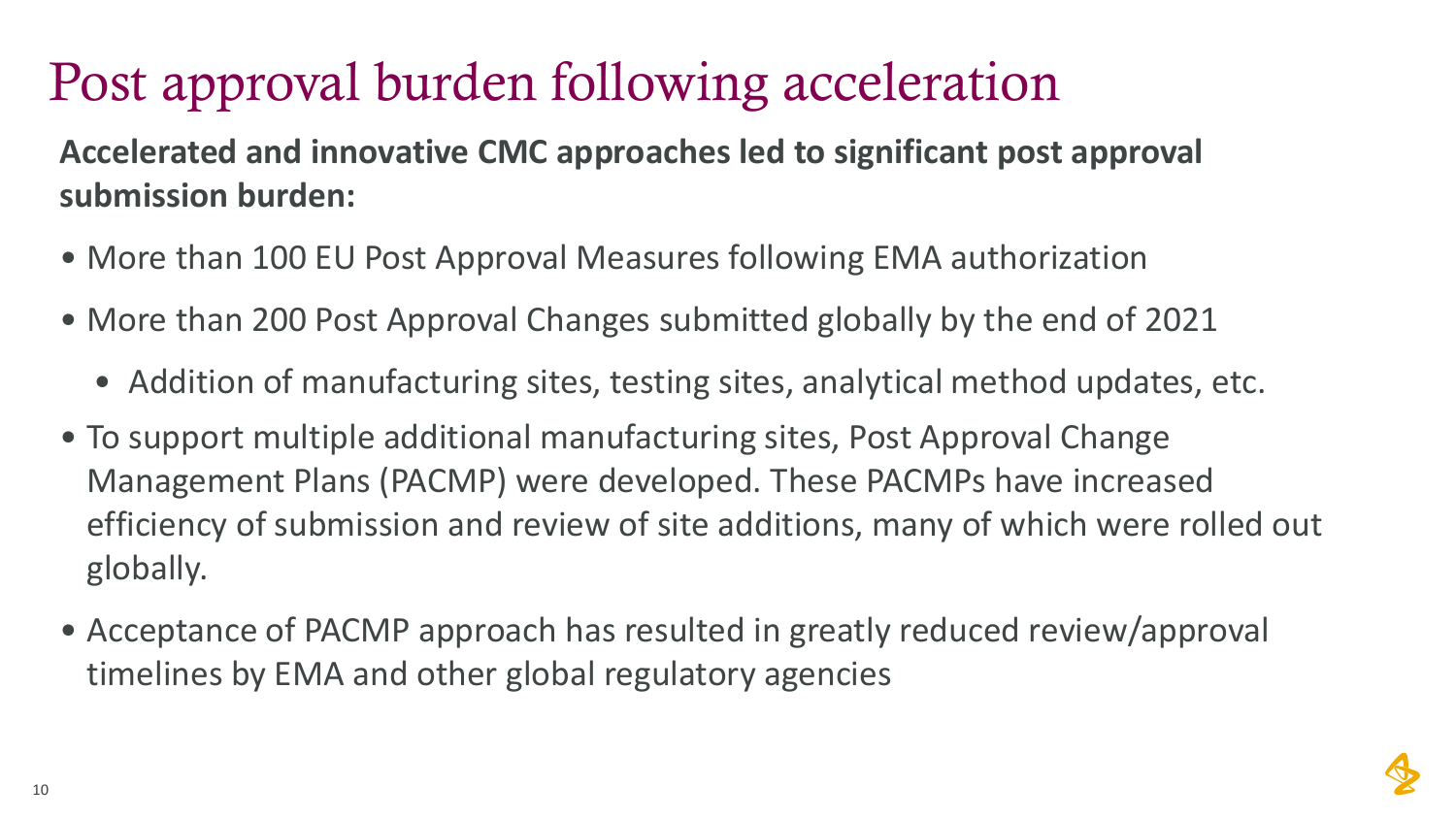# Use of Regulatory Tools for post approval changes

**Post Approval Change Management Plans developed for addition of New Drug Substance and Drug Product manufacturing sites criteria; no/minimal change to the following:**

- Manufacturing process, batch size, container closure, control strategy
- Validated release and stability testing procedures and specifications
- Transfer of analytical methods for in-process controls validated
- Shelf-life strategy; storage conditions
- All sites meet all cGMP requirements; provide evidence of GMP compliance at the time of submission

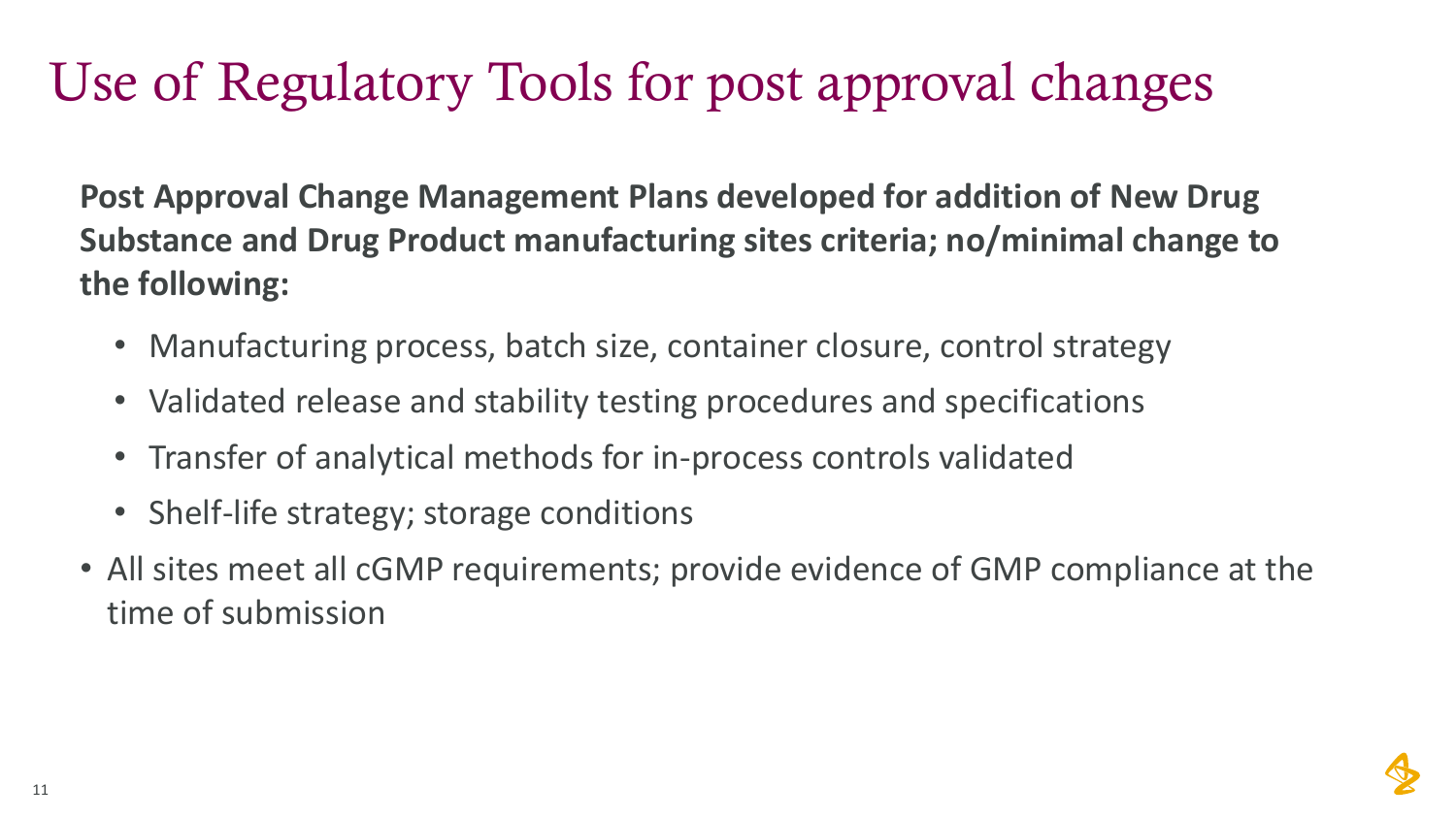# Use of Regulatory Tools for post approval changes

- PACMP data requirements:
	- The manufacturing process for the additional Drug Substance/Drug Product site/s will be validated in accordance with proposed validation protocol.
	- The quality of the material is assessed in accordance with a comparability protocol.
	- The following studies to qualify equipment and product specific procedures used in the Drug Product manufacturing process will be provided:
		- Validation of Sterilization Methods
		- Media Fills
		- Cleaning Validation
		- Container Closure Integrity Qualification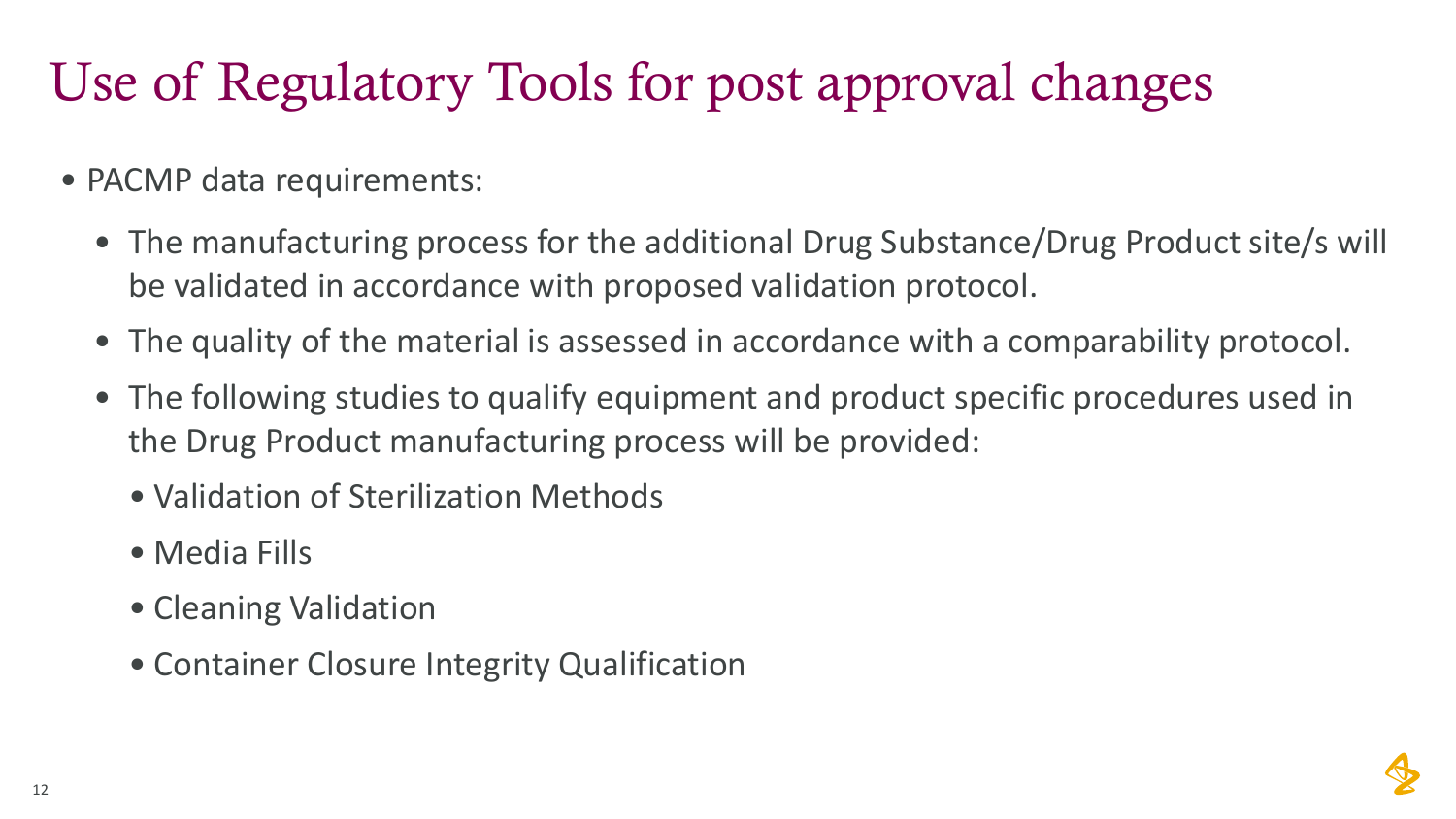### Acceptance of PACMP for post approval changes

- Post approval Change Management protocols ( PACMPs) for addition of manufacturing DS and DP sites approved in UK and EU: type II reduced to 'accelerated' type IB: approval seen in up to 10 days
- PACMPs are not recognized by all regulatory agencies (not part of legislation), therefore other mechanisms for acceleration were agreed in many cases:
	- Many Agencies are approving through reliance or their own review within 30 days
- Acceleration of the review and approval of multiple variations to add Drug Substance and Drug Product manufacturing sites either by PACMP or other mechanism have had a major positive impact on AZ's ability to supply vaccine globally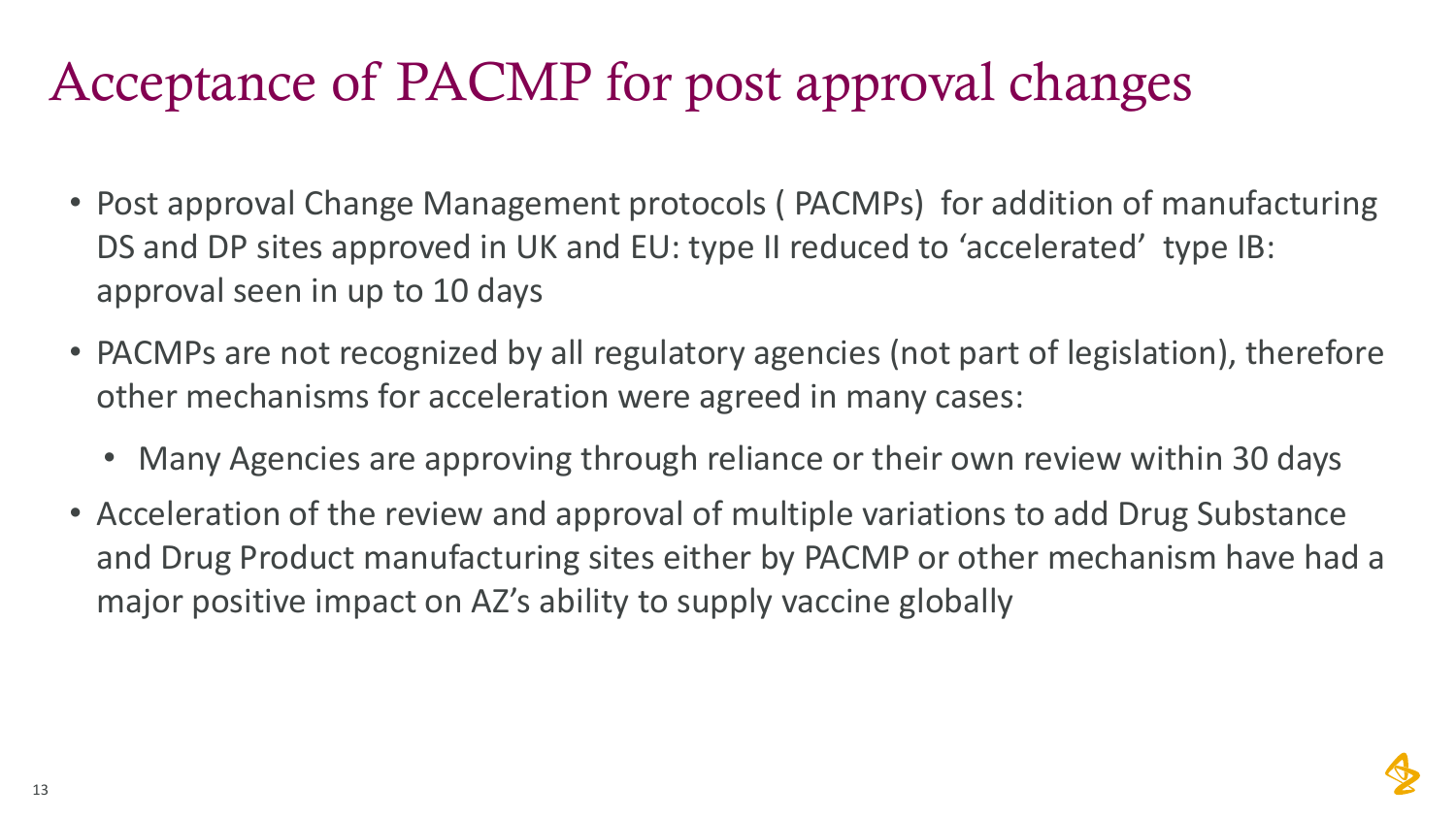### Post approval acceleration strategies in Japan/Southeast Asia

#### Japan

• JNDA special approval for emergency use - highly accelerated approvals for PCAs (within 30 days)

Southeast Asia

- Experience varied but variations (especially for introduction of new supply nodes) reviewed and approved relatively quickly
- Several countries were not able to follow reliance for variations due to local regulations, but accelerated reviews to the extent possible
- As mentioned, more recently we have observed a shift towards more reliance approaches